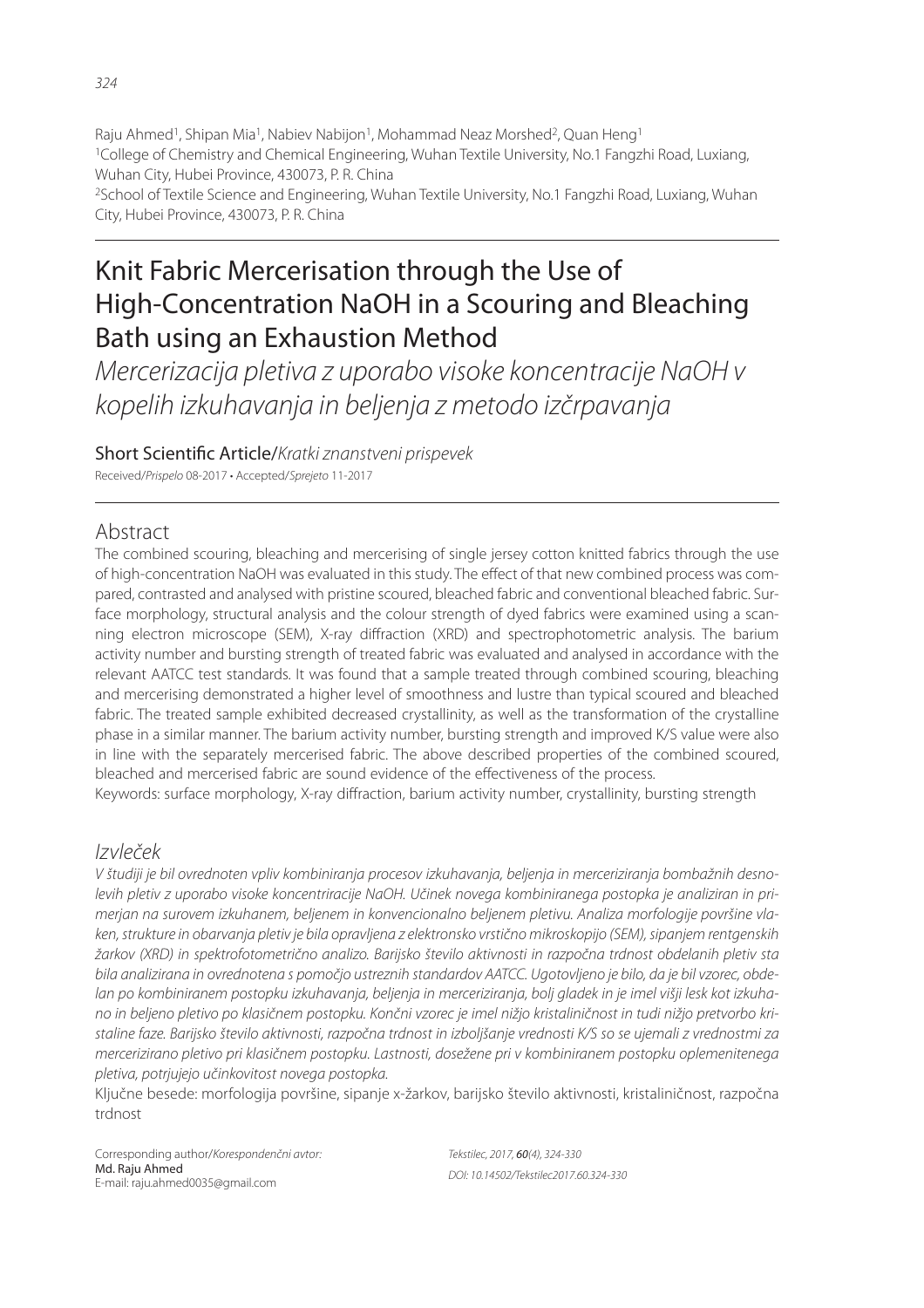### 1 Introduction

Mercerisation is the best-known method for enhancing the physical and dyeing properties of cotton fibre. Mercerisation changes the surface morphology, fine structure (i.e. crystallinity), crystal size, etc. of cotton fibre  $[1, 2]$ . It converts the cellulose chain from cellulose I to cellulose II [3–5]. A significant improvement in dye affinity, colour strength, lustre, tensile strength and the smoothness of cotton fabric also occurred due to mercerisation  $[1, 6, 7]$ . The degree of change depends on different parameters, such as processing time, processing temperature, tension, the concentration of caustic soda, etc. [8]. The mercerisation of knitted fabric was considered impractical due to stretching in the process itself, but is essential for enhancing the properties of knitted fabric [9]. Today, different manufacturers design machines for knit fabric mercerisation that does not harm the dimensional stability of fabric. Both open width and tubular fabric can be mercerised with newly invented machinery without damaging the quality of fabric. Highly concentrated NaOH solution (14% or higher) has been used extensively to modify cellulosic fibre for a long period of time. Such a modification of cellulosic fabric improves the dye receptivity of cotton and reduces the shrinkage of cotton fabric  $[1]$ . The development of slack mercerisation resolves many problems associated with knit fabric mercerisation [10]. Fabric used to be treated with high-concentration caustic soda without tension to achieve excellent physical and dyeing properties [11, 12]. Mercerisation at high temperature is now a well-established method [13]. The penetration of caustic soda into the fibre structure is more rapid  $[14]$ , which ensures more uniform treatment but less swelling [8]. This in turn enhances lustre without affecting the strength of the fibre. On the other hand, high temperatures and high-concentration caustic soda give fabric a plastic-like nature, which results in significant improvements in properties [15]. A compatibility chart of dyes and chemicals shows the compatibility of caustic soda with hydrogen peroxide. Several studies have reported combined scouring and mercerising at high temperatures for different methods. Processing, however, is not deemed sustainable due to its limited application.

Taking into account all of the above facts, this study hypothesised that modified slack mercerisation

*Knit Fabric Mercerisation through the Use of High-Concentration 325 NaOH in a Scouring and Bleaching Bath using an Exhaustion Method*

without tension through the use of high temperatures, caustic soda and hydrogen peroxide would prove to be a simple and novel approach. As a part of our study, the properties of fabric pre-treated with combined scouring, bleaching and mercerising were contracted and compared with mercerised fabric and with individual scoured, bleached fabric. The changes in surface morphology, fine structure and physical properties were assessed to validate the effectiveness of combined scouring, bleaching and mercerising.

### 2 Materials and methodology

### *2.1 Materials*

Single jersey cotton knitted fabric of  $160$  g/m<sup>2</sup> was purchased from Fakhruddin Textile Mills Ltd., Bangladesh. All the chemicals (NaOH,  $H_2O_2$ , sequestering agent, anti-creasing agent, stabiliser and detergent) were purchased from the Aziz Group, Bangladesh.

#### *2.2 Methodology*

Three samples were prepared for the study. Sample 1 (S1) was a conventional scoured and bleached single jersey knitted fabric, while sample 2 (S2) was fabric treated by conventional scouring and bleaching followed by caustic mercerisation at room temperature and sample 3 (S3) was single jersey cotton knitted fabric treated with combined scouring, bleaching and mercerising. All the parameters of common processes were kept constant for all three samples. Figure 1 illustrates the process curve of the preparation of all samples. Conventional scouring and bleaching of S1 and S2 was performed using 0.6 g/l detergent, 0.5 g/l sequestering agent, 0.5 g/l anti-creasing agent, 2 g/l NaOH, 3 g/l  $H_2O_2$  and 0.4 g/l stabiliser. S2 was later treated with 20% NaOH solution for mercerisation purposes. S3 was prepared to bring out the effect of mercerisation at a high concentration (16 g/l) of NaOH during scouring and bleaching, which is referred to as combined scouring, bleaching and mercerising. For further study, S1, S2, and S3 were bound together and dyed with a vinyl-sulfone reactive dye applying an exhaustion method in the same bath. To achieve precise results, dyeing was performed using three different shade percentages, i.e. 1%, 3% and 5%.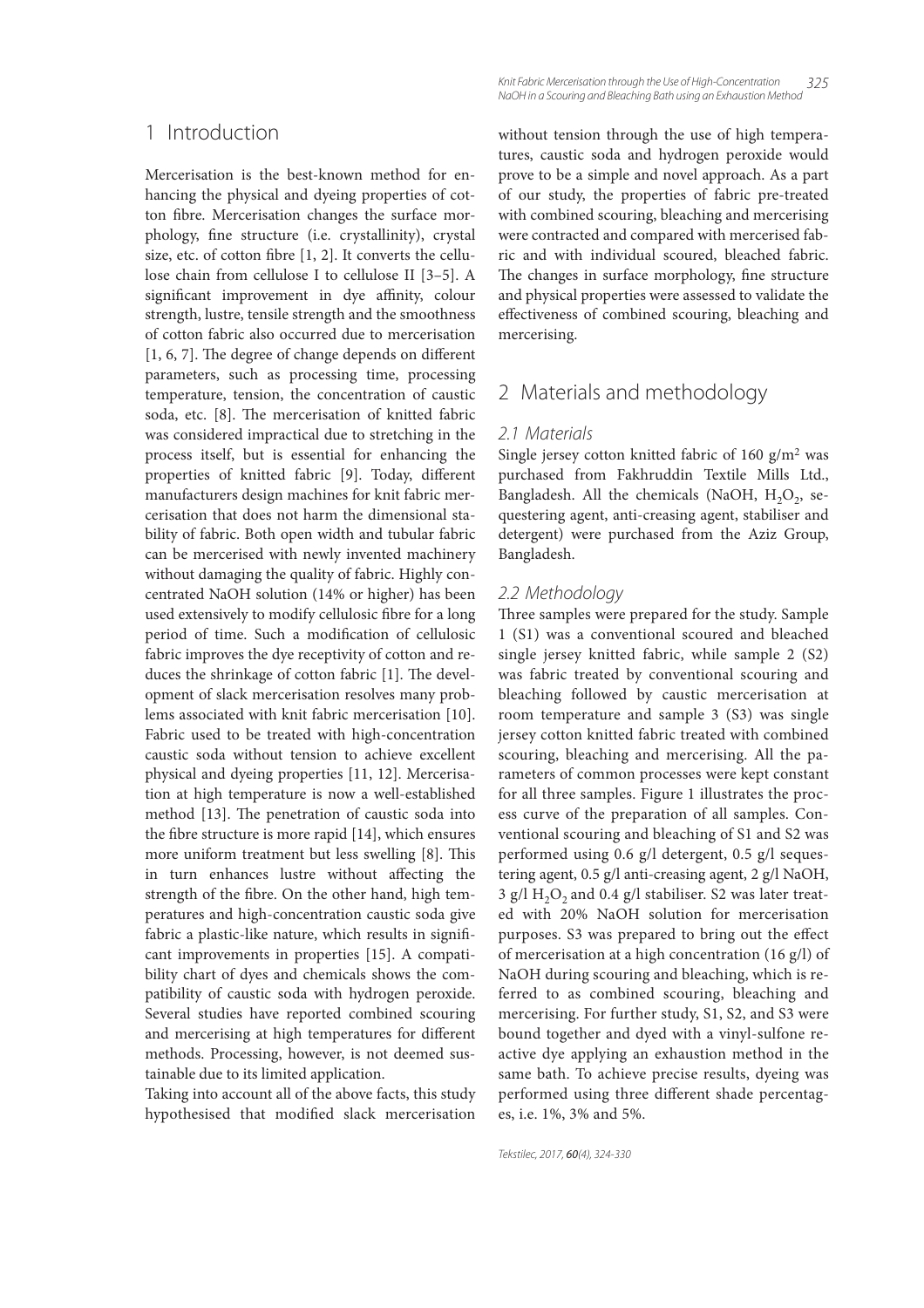*326 Knit Fabric Mercerisation through the Use of High-Concentration NaOH in a Scouring and Bleaching Bath using an Exhaustion Method*



Figure 1: Process curves for: a) scouring and bleaching, b) scouring, bleaching and separate mercerising, c) combined scouring, bleaching and mercerising, and d) dyeing of all types

### *2.3 Characterisations*

Changes of surface morphology were assessed using a JSM-6510 scanning electron microscope (JEOL Ltd.). Accelerating voltage of 20 KV and magnifications of 2000x and 3000x were used during scanning microscopy. Fine structural changes were analysed using an MDI JADE-6 X-ray diffractometer. Crystallinity was determined using the ratio of integrated crystallite scattering intensity to total scattering intensity ranging from 10 to 36°. The amount of crystallinity and amorphous fraction were determined using synthesised curves to diffractograms obtained from the experiment through successive approximation. Lorentzian distributions, which represent crystalline component peaks, the amorphous component and contribution due to the air scattering of the X-ray beam, were calculated using a programmable calculator. The degree of mercerisation and barium activity number were measured using the AATCC 89-1998 test method. Samples were taken from all three fabrics and cut into small pieces. This was followed by the treatment of 1 g of each fabric type with 30 ml of 0.25 barium hydroxide solution in a 100 ml conical flask for two hours. Ten ml from each sample solution was then titrated against 0.1 N HCI. To calculate the result, a blank solution of barium hydroxide was also titrated. The result was obtained using the following equation:

$$
BAN = \frac{T_1 - T_2}{T_1 - T_2} \times 100 \, [\%]
$$
 (1),

where: BAN represents the barium activity number;  $T_{\rm 1}$  represents the titration reading for untreated fabric;  $T_2$  represents the titration reading for mercerised fabric; and  $T_3$  represents the titration reading for un-mercerised fabric.

Before testing bursting strength, all fabrics were conditioned and left to achieve a relaxed state. After full relaxation, bursting strength was measured using a bursting strength tester. The test was carried out 10 times for each sample, and the average value recorded and expressed in kg/cm<sup>2</sup>. The K/S value of dyed fabric was determined using a spectrophotometer (Datacolor-650). Initially, the reflectance percentage of dyed fabric was measured. The K/S value

*Tekstilec, 2017,* 60*(4), 324-330*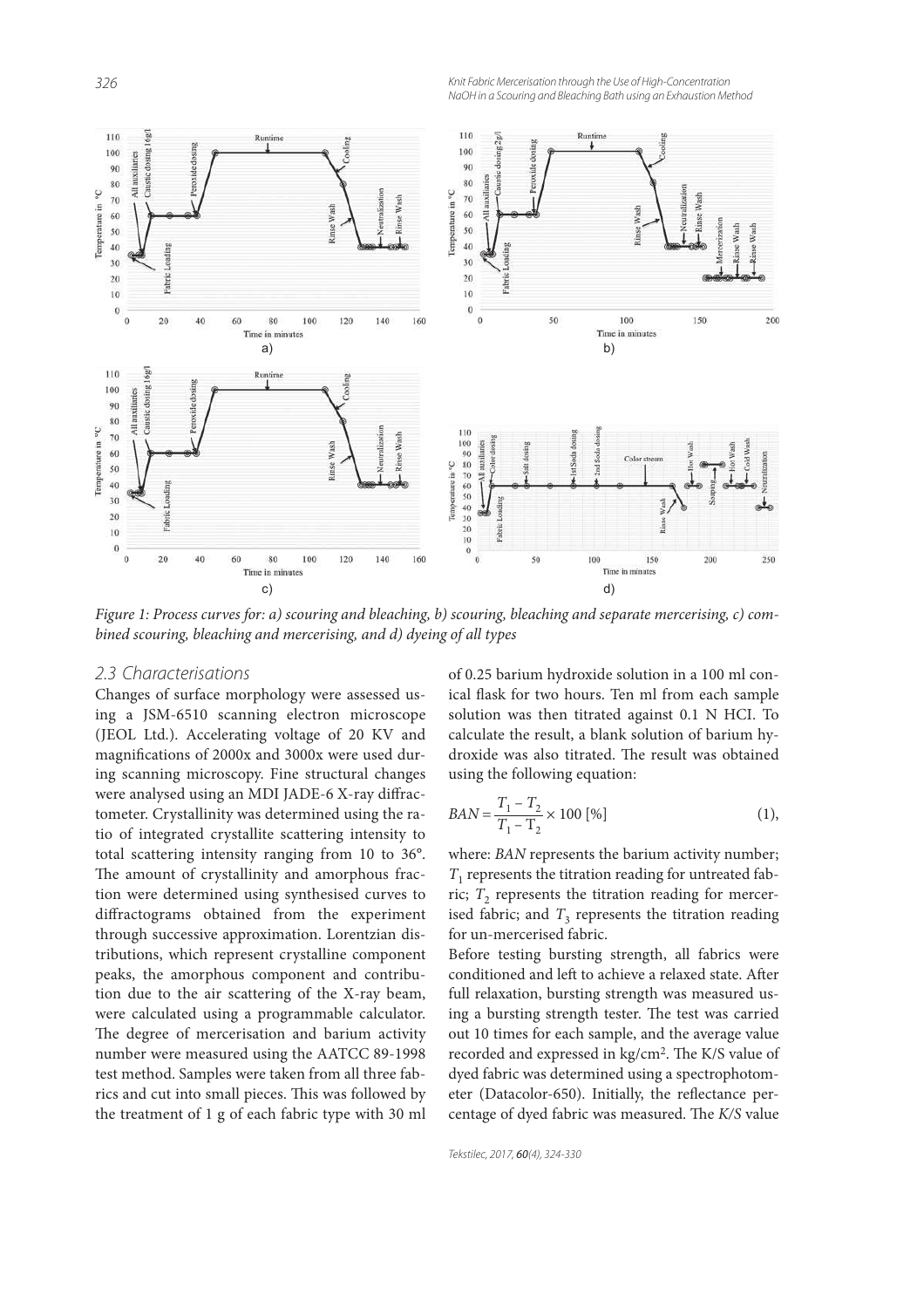was then calculated applying the Kubelka-Munk theory. The  $K/S$  value can be obtained using the following equation:

$$
\frac{K}{S} = \frac{(1 - R)^2}{2R}
$$
 (2),

where: *K* represents absorbance; *S* represents scattering; and R represents reflectance  $[%].$ 

# 3 Results and discussion

### *3.1 Changes in surface morphology*

It is a well-known fact that the natural deep wrinkles from the surface of cotton fibre tend to vanish due to caustic mercerisation. The cell wall of the fibre becomes thicker, depending on maturity, while the natural twisted ribbon-like structure tends to change and form a round-like structure. Porous or granular phenomena appeared on the surface of the fibre.

The figures clearly show that the fibres demonstrate a round structure instead of a twisted ribbon-like structure. A significant number of the natural deep wrinkles were removed from the surface. In all cases, the fibre structure appears to have a smoother surface than the previous one. A smoother surface allowed for more regular reflectance, which resulted in the more lustrous surface of the fabric. The lustre of the combined scoured, bleached and mercerised



Figure 2: SEM image of sample S1 (magnifications: a) 2000x, b) 3000x and c) 5000x)







Figure 3: SEM image of sample S2 (magnifications: a) 2000x, b) 3000x and c) 5000x)



Figure 4: SEM images of sample S3 (magnifications: a)  $2000x$ , b)  $3000x$  and c)  $5000x$ )

*Tekstilec, 2017,* 60*(4), 324-330*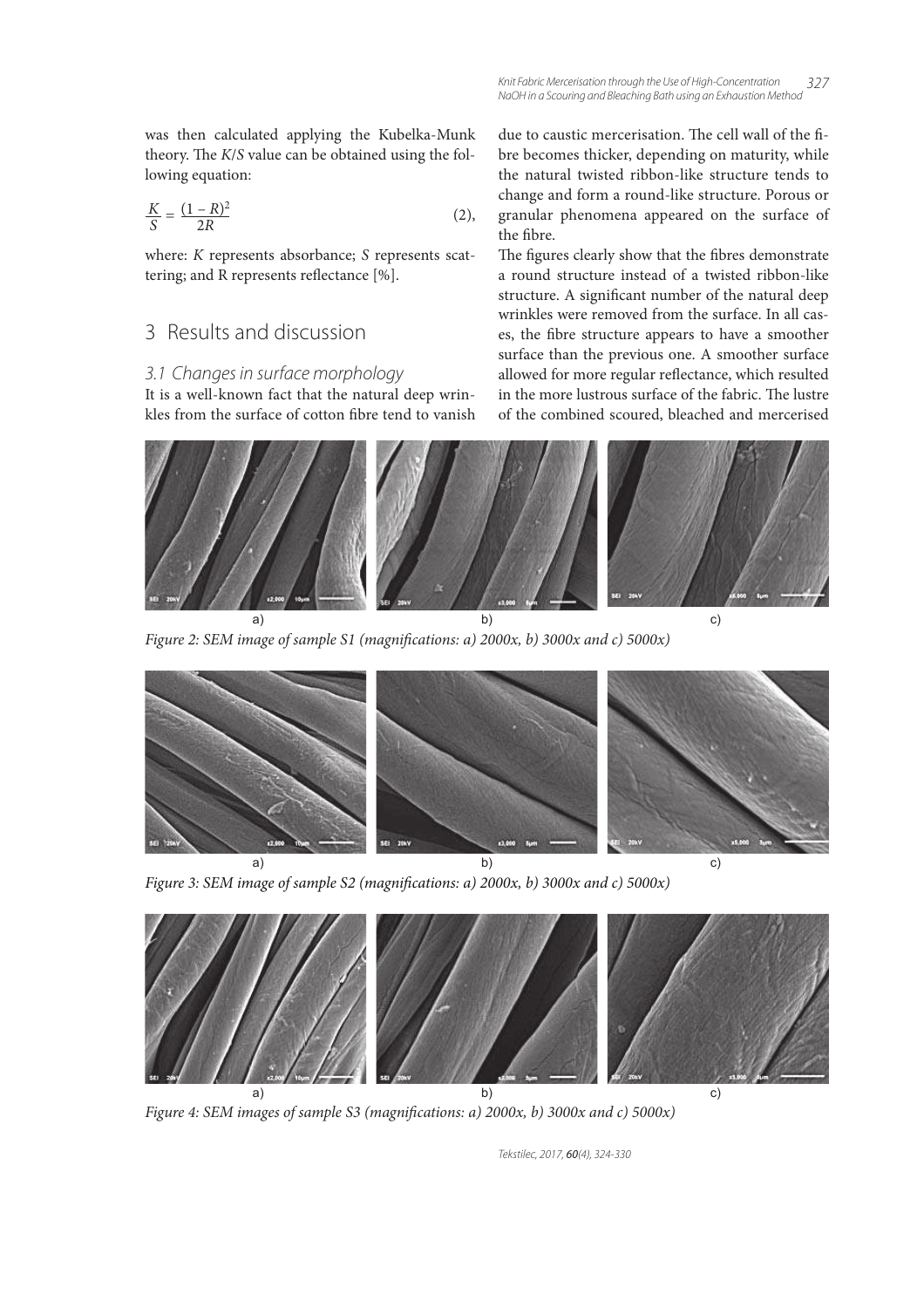fabric (S3) is far better than the conventional scoured and bleached fabric (S1). There were no significant differences in terms of lustre between the combined scoured, bleached and mercerised fabric (S3) and separately mercerised fabric (S2).

### 3.2 Changes in fine structure

After the cotton fibre was treated with high-concentration NaOH, it formed a cellulose-soda-water compound. During the destruction of the aforementioned, cellulose converted from cellulose I to cellulose II. This conversion of cellulose depended entirely on the treatment condition. Most of the converted cellulose failed to return to its original position, resulting in an increase in the amorphous region of the cotton fibre and a decrease in crystallinity. Figure 5 presents an XRD diagram of conventional scoured and bleached fabric (S1), separately mercerised fabric (S2) and combined scoured, bleached and mercerised fabric (S3). It is evident that S1 demonstrates normal crystallinity, while S2 demonstrates a significantly reduced crystallinity, which may have occurred due to the penetration of high-concentration caustic soda into the highly oriented crystalline region. The same phenomenon occurred in the case



Figure 5: XRD diagram of samples S1, S2 and S3

of S3. The results obtained from the XRD are summarised in Table 1. Among the three tested samples, the crystallinity of S2 and S3 decreased significantly, with S3 demonstrating a more significant decrease in crystallinity than S2. This can be explained by differences in temperature. A high mercerisation temperature decreased the viscosity of NaOH solution and enhanced the diffusion property by swelling the highly ordered area of fibre and decreasing the hydrophobic nature of natural impurities. However, the difference in crystallinity between the two mercerised fabrics is immaterial.

This is due to the lower concentration of caustic soda in S3 than in S2.

Table shows that both mercerised fabrics (S2 and S3) exhibit the crystalline phase of cellulose II, while the amount of cellulose II is higher in S2. The extent of the decrease in crystallinity and the conversion of cellulose I to cellulose II are strong evidence of the effectiveness of combined scouring, bleaching and mercerising.

### *3.3 Barium activity number*

The most widely used method to determine the extent of mercerisation is the barium activity number. Table 2 shows the barium activity number of both S2 and S3.

Table 2: Barium activity number of S2 and S3

| Samples | Barium activity number |
|---------|------------------------|
|         | 155                    |
|         | 1415                   |

A comparison of S2 and S3 indicated that combined scouring, bleaching and mercerising results in a lower barium activity number. Although the value of the barium activity number is lower, it is still within the standard range  $(130-150)$ . This lower value can be explained by the higher temperature and lower concentration of caustic soda.

| Samples | Crystallinity [%] | Crystalline phase | Total area<br>[arbitrary units] |
|---------|-------------------|-------------------|---------------------------------|
|         | 69.58             |                   | 78282                           |
|         | 61.24             |                   | 77297                           |
|         | 57.53             |                   | 72134                           |

*Tekstilec, 2017,* 60*(4), 324-330*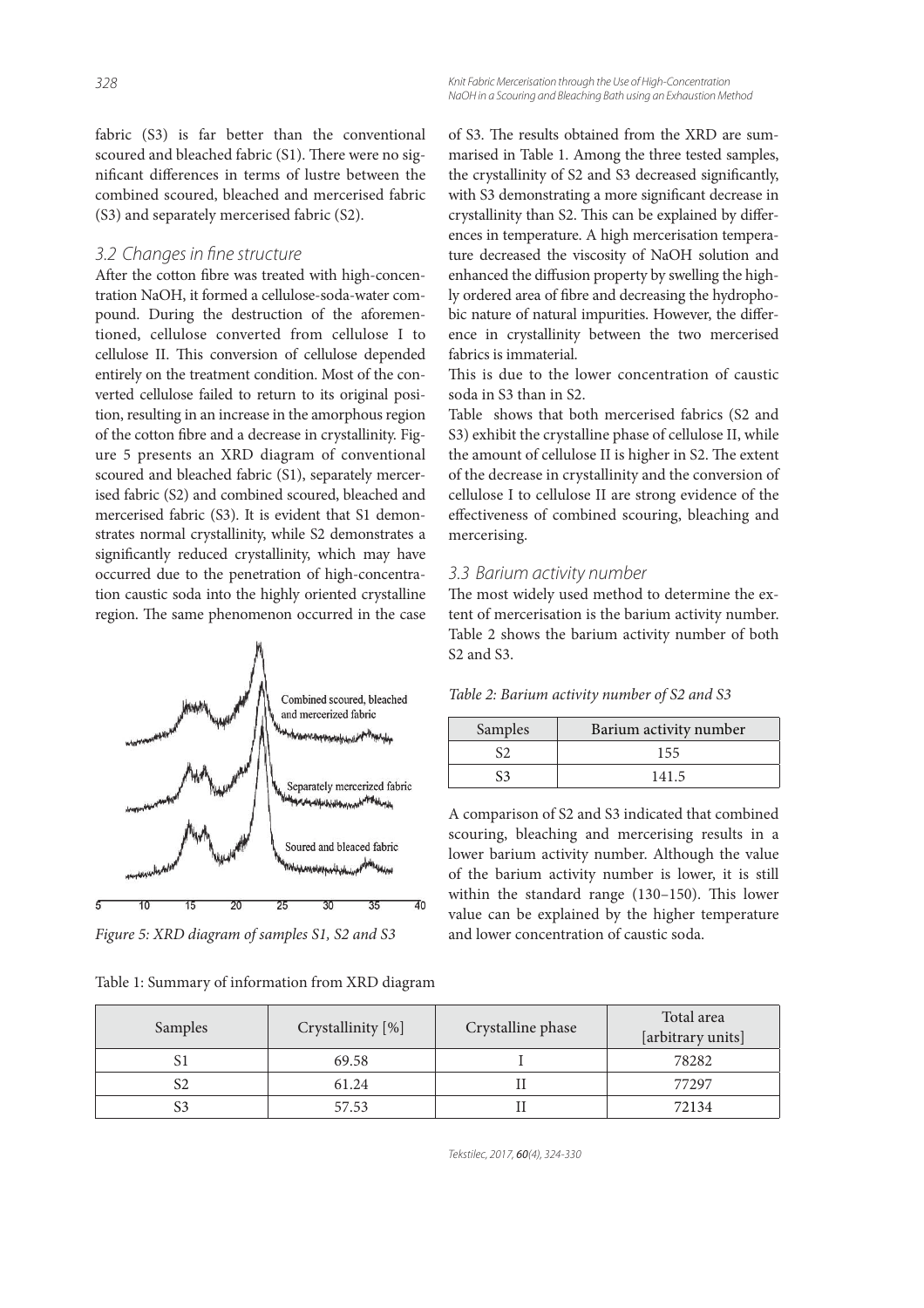#### *3.4 Bursting strength*

Table 3 shows the bursting strength of the three tested samples. The bursting strength of both S2 and S3 is higher than S1. The increase in strength can be attributed to the alleviation of internal stresses and the de-twisting of the normal ribbon-like structure of fibre due to the swelling process. The bursting strength of S2 is higher than that of S3. The reason lies in the lower concentration of caustic soda and tension during mercerisation. A higher degree of orientation can be achieved if the fabric is kept under tension during mercerisation. High temperature is also somewhat correlated to strength, as high-concentration alkali can cause harm to the fibre at high temperatures. It is a well-known fact that mercerisation increases the strength of cotton fabric. In both processes (S2 and S3), the strength of fabric increased significantly, clear evidence of the effectiveness of combined scouring, bleaching and mercerisation.

Table 3: Bursting strength of different fabrics

| <b>Samples</b> | Bursting strength [kg/cm <sup>2</sup> ] |
|----------------|-----------------------------------------|
| ς1             | 10.33                                   |
| $\varsigma$    | 11.98                                   |
| 53             | 10.68                                   |

### *3.5 Change in colour strength*

Figure 6 shows the K/S value of all three samples dyed with vinyl-sulfone reactive dye at different concentrations. S2 and S3 showed a higher K/S value than S1 for all shade percentages. An X-ray diffraction diagram and scanning electron microscopy show that significant changes occurred in the structure of the fabrics due to the treatment. These structural changes had a remarkable effect on the colour strength of the dyed cotton fabric. As the crystallinity of both mercerised fabrics decreased, dye molecules easily penetrated the fibre. A comparison of the two mercerised fabrics (S2 and S3) indicate that the separately mercerised fabric (S2) demonstrated a higher K/S value because of its higher crystallinity relative to the other fabric. This can be attributed to the crystallite size and crystalline phase, i.e. the orientation of fibre structure. S2 has a higher crystallite size and higher amount of cellulose II in the structure of fibre than S3. Although there is little difference between S2 and S3, both demonstrated a higher K/S value than the un-mercerised fabric (S1).



Figure 6: K-S value of samples

There was strong evidence that mercerisation can also be achieved by using high-concentration caustic soda during scouring and bleaching.

# 4 Conclusion

Cotton single jersey knitted fabric was mercerised using a new process, and the effect of that process on several physical properties of treated fabric successfully validated. The effectiveness of combined scouring, bleaching and mercerisation was proven through surface morphology, fine structure (crystallinity, crystallite size and crystalline phase) and barium activity number. The  $K/S$  value of all three fabrics dyed in different concentrations was also evidence of the effect of the combined process. An SEM surface imagery analysis of all the samples indicated the effect of the new method on smoothness and lustre due to the round-like structure. The decrease in crystallinity, the conversion of cellulose I to cellulose II and crystallite size confirm the effectiveness of the process. The barium activity number of the two mercerised fabrics falls within the range of standard values. The improvement in the bursting strength and K/S value of the dyed fabrics prove that combined scouring, bleaching and mercerising enhance physical properties to the same extent as separately mercerised fabric. Further research is required regarding this sustainable approach to textile processing. Additional analysis and validation of changes in the dimensions and density of the treated fabric can be enhanced during advanced studies.